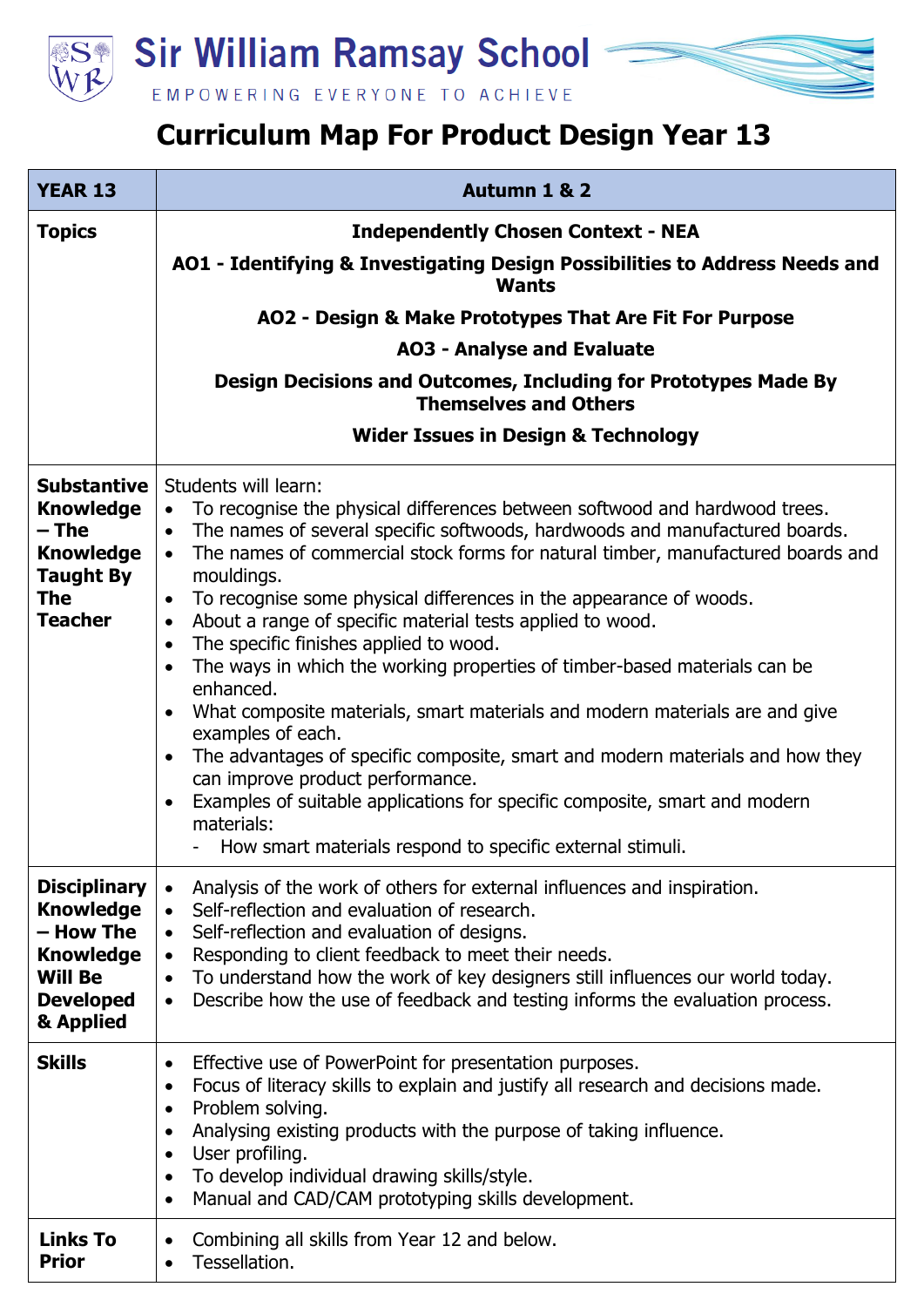| <b>Learning</b>                   | Use of workshop tools and equipment.<br>$\bullet$<br>Modelling quality prototypes reflecting designs.<br>$\bullet$<br>Manufacturing according to individual designs and plans.                                                                                                                                                                                                                                                                                                        |
|-----------------------------------|---------------------------------------------------------------------------------------------------------------------------------------------------------------------------------------------------------------------------------------------------------------------------------------------------------------------------------------------------------------------------------------------------------------------------------------------------------------------------------------|
| Literacy/<br><b>Numeracy</b>      | Literacy: ongoing self-reflection and evaluation, the analysis and comprehension<br>$\bullet$<br>of feedback from others.<br>Numeracy: accuracy of measuring and marking and use of scale and tessellation.<br>Using settings on tools and equipment to work within tolerances.                                                                                                                                                                                                       |
| <b>Cross</b><br><b>Curricular</b> | Constant referral to SMSC when designing and manufacturing.<br>Sustainability of materials and lifecycle assessment.<br>$\bullet$<br>Understanding the sources and origins of materials and how our choices affect the<br>planet and ecosystems.<br>Sustainability of materials and lifecycle assessment of a broad range of materials<br>$\bullet$<br>such as wood, metal, plastic, textiles and papers/cards and the impact of their<br>continued production and use on the planet. |
| <b>Assessment</b>                 | • Continual Teacher Feedback<br>Ongoing Exam Questions Through Online Worksheets<br><b>End of Unit Tests</b>                                                                                                                                                                                                                                                                                                                                                                          |

| <b>YEAR 13</b>                                                                                                | Spring 1 & 2                                                                                                                                                                                                                                                                                                                                                                                                                                                                                                                                                                                                                                                                                                                                                                                                                                                                                                                                                                                                                                                                                                                                                                                                                                                                                                                                                                                                                   |
|---------------------------------------------------------------------------------------------------------------|--------------------------------------------------------------------------------------------------------------------------------------------------------------------------------------------------------------------------------------------------------------------------------------------------------------------------------------------------------------------------------------------------------------------------------------------------------------------------------------------------------------------------------------------------------------------------------------------------------------------------------------------------------------------------------------------------------------------------------------------------------------------------------------------------------------------------------------------------------------------------------------------------------------------------------------------------------------------------------------------------------------------------------------------------------------------------------------------------------------------------------------------------------------------------------------------------------------------------------------------------------------------------------------------------------------------------------------------------------------------------------------------------------------------------------|
| <b>Topics</b>                                                                                                 | <b>Independently Chosen Context - NEA</b>                                                                                                                                                                                                                                                                                                                                                                                                                                                                                                                                                                                                                                                                                                                                                                                                                                                                                                                                                                                                                                                                                                                                                                                                                                                                                                                                                                                      |
|                                                                                                               | <b>AO3 - Analyse and Evaluate:</b>                                                                                                                                                                                                                                                                                                                                                                                                                                                                                                                                                                                                                                                                                                                                                                                                                                                                                                                                                                                                                                                                                                                                                                                                                                                                                                                                                                                             |
|                                                                                                               | Design Decisions and Outcomes, Including For Prototypes Made By<br><b>Themselves and Others</b><br><b>Wider Issues in Design and Technology</b>                                                                                                                                                                                                                                                                                                                                                                                                                                                                                                                                                                                                                                                                                                                                                                                                                                                                                                                                                                                                                                                                                                                                                                                                                                                                                |
|                                                                                                               | AO4 - Demonstrate and Apply Knowledge and Understanding of:                                                                                                                                                                                                                                                                                                                                                                                                                                                                                                                                                                                                                                                                                                                                                                                                                                                                                                                                                                                                                                                                                                                                                                                                                                                                                                                                                                    |
|                                                                                                               | <b>Technical Principles</b><br><b>Designing and Making Principles</b>                                                                                                                                                                                                                                                                                                                                                                                                                                                                                                                                                                                                                                                                                                                                                                                                                                                                                                                                                                                                                                                                                                                                                                                                                                                                                                                                                          |
| <b>Substantive</b><br><b>Knowledge</b><br>– The<br><b>Knowledge</b><br><b>Taught By</b><br><b>The Teacher</b> | Students will learn:<br>How papers and boards can be shaped into different products.<br>$\bullet$<br>How adhesives and fixings are used on papers and boards.<br>$\bullet$<br>How jigs and fixtures can aid the manufacture of products.<br>$\bullet$<br>Finishing techniques used on papers and boards.<br>$\bullet$<br>How printing processes can be used for different products.<br>$\bullet$<br>Different joining techniques.<br>$\bullet$<br>Methods of forming woods.<br>$\bullet$<br>Finishes and treatments applied to woods.<br>$\bullet$<br>Suitable finishes for a range of products.<br>$\bullet$<br>How polymers can be formed into 3D products.<br>$\bullet$<br>About a range of different forming methods for a range of products and scales of<br>$\bullet$<br>production including extrusion and calendaring.<br>About a range of different forming methods for a range of products including<br>vacuum forming, line bending, laminating, thermoforming, injection moulding, blow<br>moulding, rotational moulding and compressions moulding.<br>About appropriate solvent cements such as Tensol or acrylic cement.<br>$\bullet$<br>How polymers can be finished to enhance their aesthetics or for improved function.<br>$\bullet$<br>How some polymers are self-finishing which is known as a polymer finish.<br>$\bullet$<br>How pigments can be added to polymers in the moulding process.<br>$\bullet$ |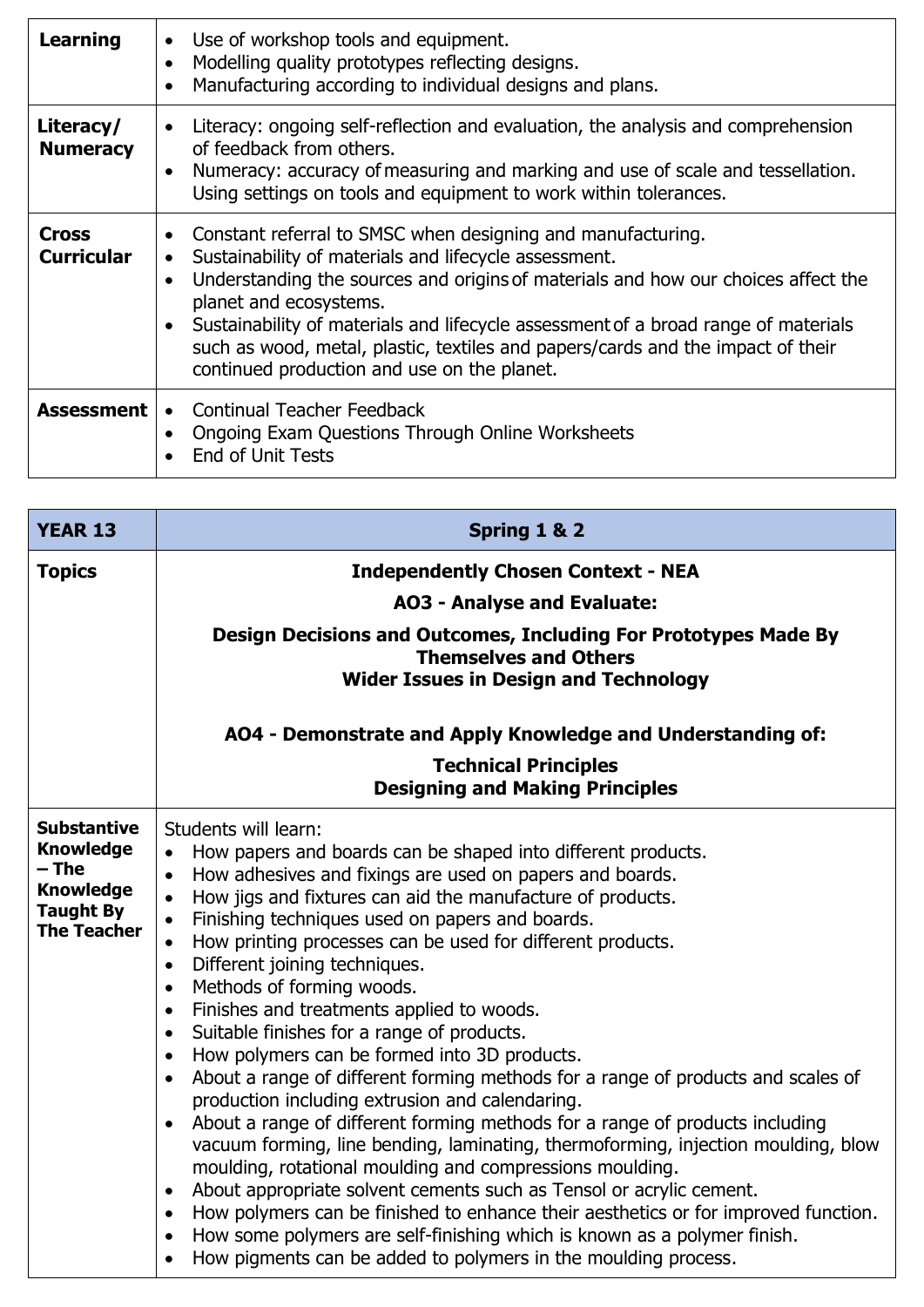|                                             | The different methods of metal manufacture.<br>$\bullet$<br>How metals can be shaped into 3D products.<br>$\bullet$<br>The process of several different forming methods.<br>$\bullet$<br>The names of several different permanent and temporary metal joining methods.<br>$\bullet$<br>About different metal wasting processes.<br>$\bullet$<br>A range of different machines used in the manufacture of metal products.<br>$\bullet$<br>How different methods of finishing metals are applied to enhance their appearance<br>$\bullet$<br>or prevent corrosion.                                                                                                                                                                                                                                                                                                                                                                                 |
|---------------------------------------------|--------------------------------------------------------------------------------------------------------------------------------------------------------------------------------------------------------------------------------------------------------------------------------------------------------------------------------------------------------------------------------------------------------------------------------------------------------------------------------------------------------------------------------------------------------------------------------------------------------------------------------------------------------------------------------------------------------------------------------------------------------------------------------------------------------------------------------------------------------------------------------------------------------------------------------------------------|
| <b>Disciplinary</b><br><b>Knowledge</b>     | Specialist tools, equipment, techniques and processes.<br>$\bullet$<br>• Health and Safety.<br>Manufacturing.<br>$\bullet$<br>Self-reflection and evaluation of research.<br>$\bullet$<br>Self-reflection and evaluation of designs.<br>$\bullet$<br>Reaction to client feedback.<br>$\bullet$<br>Responding to client feedback to meet their needs.<br>$\bullet$<br>To investigate possible new processes and technologies which may be of<br>$\bullet$<br>importance.<br>Understand how products are developed to be inclusive in their design.<br>$\bullet$<br>Be aware of products that are inclusively designed for a wide range of users.<br>$\bullet$<br>Explain the importance of environmental issues in design and manufacture and the<br>$\bullet$<br>related responsibilities of designers and manufacturers.<br>Understand the concept of a circular economy and the application of the life cycle<br>$\bullet$<br>assessment tool. |
| <b>Skills</b>                               | Problem solving.<br>$\bullet$<br>Use of the iterative process to design, test, receive feedback, re-design and re-test.<br>$\bullet$<br>Persistent referral back to and evaluation against user profiling.<br>$\bullet$<br>Practical workshop skills.<br>$\bullet$<br>Practical CAD/CAM skills.<br>$\bullet$<br>Decision making, which materials and processes best suit the individual project<br>$\bullet$<br>outcome.                                                                                                                                                                                                                                                                                                                                                                                                                                                                                                                         |
| <b>Links To</b><br><b>Prior</b><br>Learning | Combining all skills from Year 12 and below.<br>$\bullet$<br>Tessellation.<br>$\bullet$<br>Use of workshop tools and equipment.<br>$\bullet$<br>Modelling quality prototypes reflecting designs.<br>$\bullet$<br>Manufacturing according to individual designs and plans.<br>$\bullet$                                                                                                                                                                                                                                                                                                                                                                                                                                                                                                                                                                                                                                                           |
| Literacy/<br><b>Numeracy</b>                | Literacy: ongoing self-reflection and evaluation, the analysis and comprehension<br>$\bullet$<br>of feedback from others.<br>Numeracy: accuracy of measuring and marking and use of scale and tessellation.<br>$\bullet$<br>Using settings on tools and equipment to work within tolerances.                                                                                                                                                                                                                                                                                                                                                                                                                                                                                                                                                                                                                                                     |
| <b>Cross</b><br><b>Curricular</b>           | Constant referral to SMSC when designing and manufacturing.<br>$\bullet$<br>Sustainability of materials and lifecycle assessment.<br>$\bullet$<br>Understanding the sources & origins of materials and how our choices affect the<br>$\bullet$<br>planet and ecosystems.<br>Sustainability of materials and lifecycle assessment of a broad range of materials<br>$\bullet$<br>such as wood, metal, plastic, textiles and papers/cards and the impact of their<br>continued production and use on the planet.                                                                                                                                                                                                                                                                                                                                                                                                                                    |
| <b>Assessment</b>                           | • Continual Teacher Feedback<br>Ongoing Exam Questions Through Online Worksheets<br>$\bullet$<br>End of Unit Tests                                                                                                                                                                                                                                                                                                                                                                                                                                                                                                                                                                                                                                                                                                                                                                                                                               |